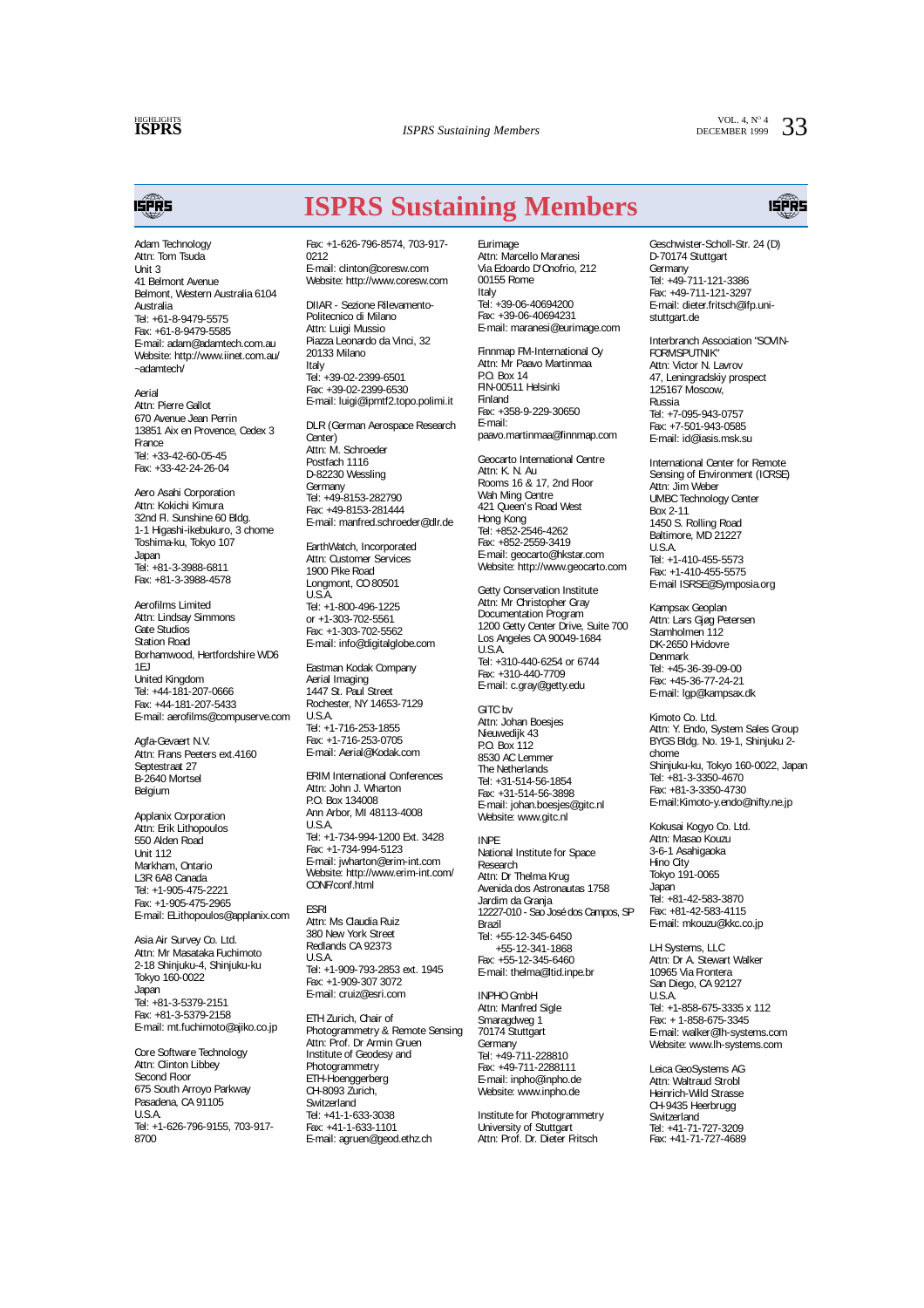34 <sup>VOL. 4, N<sup>O</sup> 4<br>
DECEMBER 1999 *ISPRS Sustaining Members* **ISPRS**</sup>

Lockheed Martin Corporation Management & Data Systems Attn: John Baran P.O. Box 8048-13E18 Philadelphia, PA 19101 U.S.A. Tel: +1-610-531-6000 Fax: +1-610-962-2153

MATRA Systèmes & Information Attn: Yves Lafevillade 6 rue Dewoitine, BP 14 F-78142 Vélizy France Tel: +33-1-34 63 76 01 Fax: +33-1-34 63 74 44 Website: www.matra.msi.fr

National Remote Sensing Agency Attn: ABSV Prasada Rao Librarian Department of Space, Government of India Balanagar, Hyderabad - 500 037 India Fax: + 91-40-3078648

E-mail: library@nrsa.gov.in

Open GIS Consortium, Inc. Attn: Lance McKee 35 Main Street, Suite 5 Wayland, MA 01778 U.S.A. Tel: +1-508-655-5858 Fax: +1-508-655-2237 E-mail: lmckee@opengis.org Website: www.opengis.org

PASCO Corporation Att:Shigeaki Yomoda Technology Development Department No.1-1-2, Higashiyama,Meguro-ku, Tokyo, 153-0043



IŞPRS

E-mail Shigeaki\_Yomoda@pasco. co.jp RACURS Attn: Alexander Chekurin Commercial Director Ul Myasnitskaya 40-6 Office 605, Racurs 101000 Moscow Russia Tel: +7-095-928-2001 Fax: +7-095-928-6118 E-mail: racurs@mtu-net.ru Website: opensys.ire.ras.ru/racurs Remote Sensing Centre of General Department of Land Administration (GDLA) of Vietnam Attn: Dr To Quang Thinh, Director Lang Thuong - Dong Da **Hanoi** Vietnam

Japan Tel:+81-3-3715-1538 Fax:+81-3-3715-6612

Tel/Fax: +84-4-8350728 E-mail: nguyenquockhanh@ yahoo.com Saab Survey Systems Attn: Ms Birgitta Edquist Karlsson PO Box 1017 S-551 11 Jönköping

Sweden Tel: +46-36-194800 Fax: +46-36-194588 E-mail: birgitta.edquist@survey. combitech.se

Siscam Attn: Ing. Giancarlo Capanni Via Masaccio 87 50132 Florence **Italy** 

Tel: +39-55-2476020 Fax: +39-55-2347760 E-mail: SISCAM@ats.it

Space Imaging<br>12076 Grant St. Thornton, CO 80241 - 3102 U.S.A. Tel: +1-303-254-2000 Fax: +1-303-254-2215

SPOT Image Attn: Jacques Mouysset 5 rue des Satellites BP 4359 31030 Toulouse Cedex 4 France Tel: +33-5-6219-4040 Fax: +33-5-6219-4011

Stora Enso Forest Consulting Oy Ltd Kuparintie 47 55100 Imatra Finland Tel: +358 (0) 2046 121 Fax: +358 (0) 2046 24960 Website: www.storaenso.com/sefd

StorageTek Attn: Ms Cathy Williams Storage Technology Corporation 2270 South 88th Street Louisville, Colorado 80028-0001  $II S A$ Tel: +1-303-661-2622 Fax: +1-303-661-6221 E-mail: WilliCK@Louisville.Stortek.com

Survey & Development Services Ltd Attn: Mr John McCreadie 3 Hope Street Bo'Ness West Lothian

Scotland U. K. Tel: +44-1506-518-000 Fax: +44-1506-517-777 E-mail: jem@sds.cd.uk

Department of Geomatic Engineering, UCL, London Attn: Ian Dowman University College London Gower Street London WC1E 6BT U.K. Tel: +44-171-380-7226 Fax: +44-171-380-0453

E-mail: idowman@ge.ucl.ac.uk

School of Geomatic Engineering, UNSW, Attn: John Trinder The University of New South Wales Sydney NSW 2052 Australia Tel: +61-2-9385-4197 Fax: +61-2-9313-7493 E-mail: j.trinder@unsw.edu.au

Z/I Imaging GmbH Attn: Mr Rudolf Spiller, CEO P.O. Box 1106 D-73442 Oberkochen Germany Tel: +49-7364-20-3310 Fax: +49-7364-20-2929 E-mail: r.spiller@zeiss.de

Z/I Imaging Corporation 301 Cochran Road, Suite 9 Huntsville, AL 35824 Attn: Philip F. Kern U.S.A. Tel: +1-256-730-1827 Fax: +1-256-730-6708 E-mail: pfkern@ziimaging.com

**Welcome to new ISPRS Sustaining Members** • Stora Enso Forest Consulting Oy Ltd •



IŞPÂS

# **Profile of New Sustaining Members**

#### **Stora Enso Forest Consulting Oy Ltd**

Stora Enso Forest Consulting Oy Ltd (SEFC) is an international forestry consulting company with unparalleled practical experience. Our expertise covers essential areas of remote sensing and natural resource management.

SEFC has gained experience of remote sensing especially in the tropics. We are utilising both satellite images and airborne data in our projects. The most **STORAENSO** typical SEFC customers are forestry companies and institutions. We have especially developed stratified sampling techniques with satellite data in order to

optimise the need of ground truth.

For cloudy conditions we have developed EnsoMOSAIC, a digital small scale imagery system which enables us to carry out imagery below the clouds. The development work has been done in cooperation with VTT (Technical Research Center of Finland). The system produces high-resolution, geo-referenced true or false color image mosaics. The whole EnsoMOSAIC process is fully digital, from image capturing to the creation of the image mosaics. Imaging is controlled by PC software that triggers the camera and labels the images with GPS coordinates. The EnsoMOSAIC image processing software semiautomatically rectifies hundreds of images at a time, applying a bundle adjustment, and joins them into a large

geo-referenced mosaic. In addition to the image mosaics, the system creates also a Digital Terrain Model of the imaged area. All the image processing is done on a standard PC

with a high-capacity hard disk for data storage. The digital data facilitates flexible printing of mosaic maps on any scale and importing the data into a GIS for further processing.

EnsoMOSAIC system is currently under installation in the Sarawak Forest Department. The mosaicking software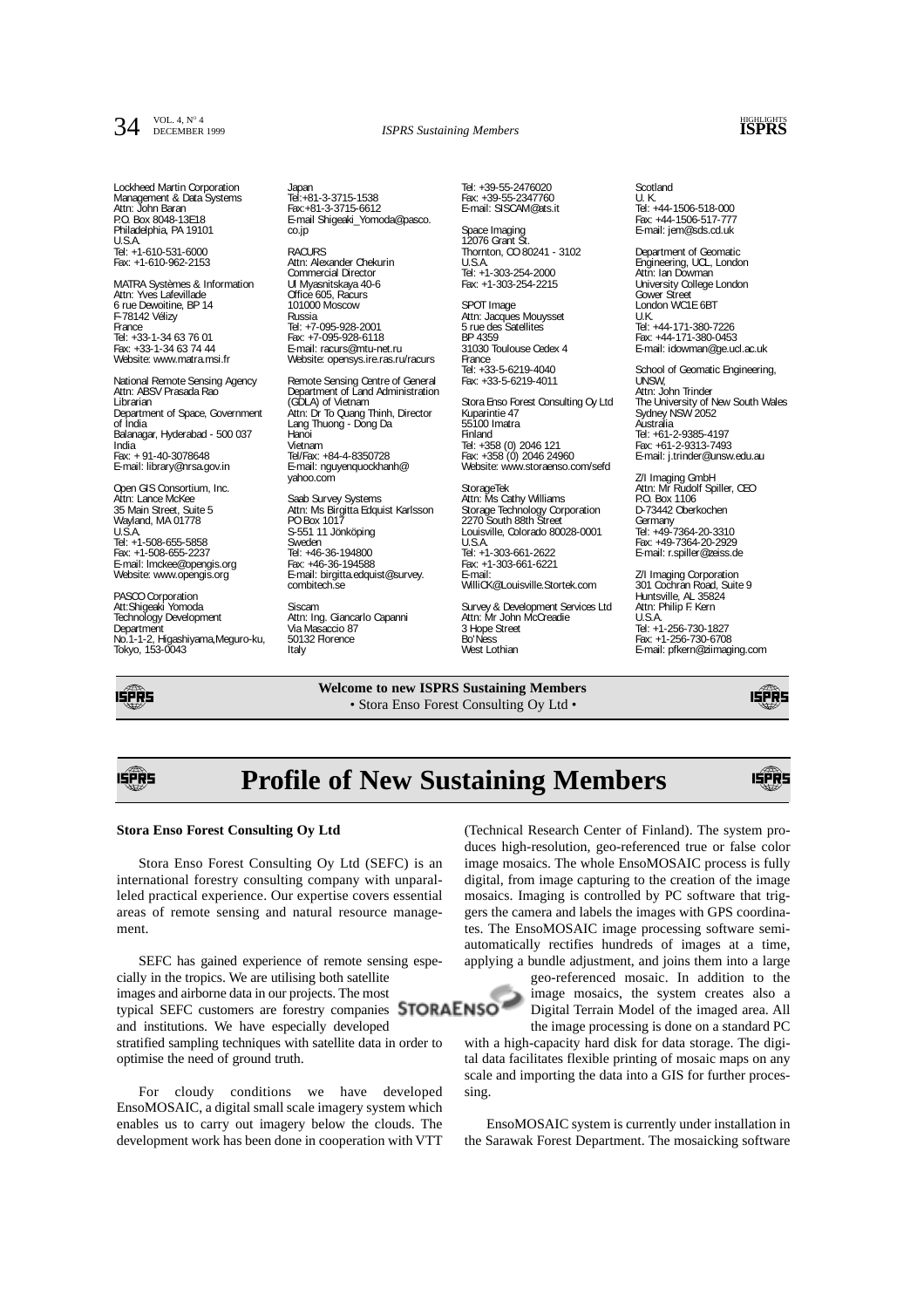is also used for research and training in the University of Helsinki, the University of Joensuu and the University of Turku. Imagery services have been carried out mostly in Latin America and South East Asia.

Simultaneously with the PC system, a prototype of a fully automatic image processing system based on parallel computing has been created. This new version will result in even faster mosaic creation and more accurate Digital Terrain Models.

GIS is a natural tool for applying the digital mosaics. Furthermore, we are applying GIS tools in our Forest Resource Information System (EnsoFRIS), which combines GIS, DBMS, remote sensing and other needed applications. Currently we are installing EnsoFRIS for the Turkish Ministry of Forestry.

Our special knowledge in GIS and remote sensing is briefly described in our web page in http://www.storaenso.com/sefd/eng/index.html.



# **News from Sustaining Members**

**ISPRE** 

## **Space Imaging**

#### **First Image from the IKONOS Satellite Shows Washington, D.C. World's First High-Resolution Commercial Earth Image Reveals Remarkable Detail**

Today Space Imaging released the world's first highresolution commercial satellite image of the Earth. The one-meter resolution black-and-white image of Washington, D.C., collected by Space Imaging's IKONOS satellite, has unprecedented clarity and detail for commercial space imagery. The image <http://www.spaceimaging.com/ikonos/firstimage.htm> showcases part of the Mall area in the heart of Washington D.C., and is downloadable from the Space Imaging Web site <http://www.spaceimaging.com/ikonos/firstimage.htm> (see details below). The image caption is also available on the Web.

"The clarity and detail of this first IKONOS image is validation of the leadership position of Lockheed Martin and Raytheon in optical imaging systems," said John Copple, Space Imaging's chief executive officer. "The launch was perfect and was itself a major milestone. Just three days after launch we were able to activate systems and start testing the collection capabilities of IKONOS – bringing us even closer to providing this new source of information to our customers. This is a remarkable achievement that would only have been possible with the heritage technology of Lockheed Martin and Raytheon."

Copple continued, "The CARTERRA™ image of Washington, D.C., taken September 30, was validation that the satellite was in perfect working order. Although we still have to calibrate the system to further improve and characterize the imagery, we are very pleased of the results so far. I want to thank all of our customers, vendors, and investors for the support that has made this possible."

Jeff Harris, Space Imaging's president, added, "Space Imaging employees huddled together and watched the image come up on a large projected screen. Their aweinspired reaction will no doubt be echoed by our customers and the industry. We are all so excited about this momentous event – the result of several years of hard work, dedication and commitment of our employees, and the patience and faith of our customers."

The Washington, D.C. image is an example of the IKONOS satellite's collection capabilities. The image has not been processed to have a map-accuracy quality. The IKONOS satellite also has a sensor that collects four-meter multispectral (color) imagery. As satellite calibrations and check-out continue, imagery from the multispectral sensor will be released. IKONOS imagery and products, marketed under Space Imaging's CARTERRA™ brand name, will be available for sale to customers by the end of this year. Initial product orders are being taken by Space Imaging's Customer Service Center (+301-552-0537 or 800-232-9037).

The IKONOS satellite orbits the Earth in a sun-synchronous orbit - meaning it simply follows the sun as it travels around the globe - and its Eastman Kodak-built camera is an optical imaging device. The near-perfect optical sharpness of Kodak's telescope has never been achieved in any commercial space camera. The satellite circles the globe 14 times per day, or once every 98 minutes. The imagery is stored in Space Imaging's digital CARTERRA™ archive and can be made available to customers very quickly - in as little as a few hours or days.

Images from the IKONOS satellite will have unlimited utility in a number of markets including state and local government, mapping, agriculture, forestry, emergency response, utilities, telecommunications, real estate, environment, national security, transportation, and insurance and risk management. Highly detailed maps of entire countries can be made for the first time. Farmers can more precisely monitor the health of crops and estimate yields. Scientists can look at environmentally sensitive areas and predict trends. Government officials can monitor and plan enlightened land use policies. City planners can further the development of new housing communities. New and emerging uses include measuring and mapping damage to properties after natural disasters, planning for emergency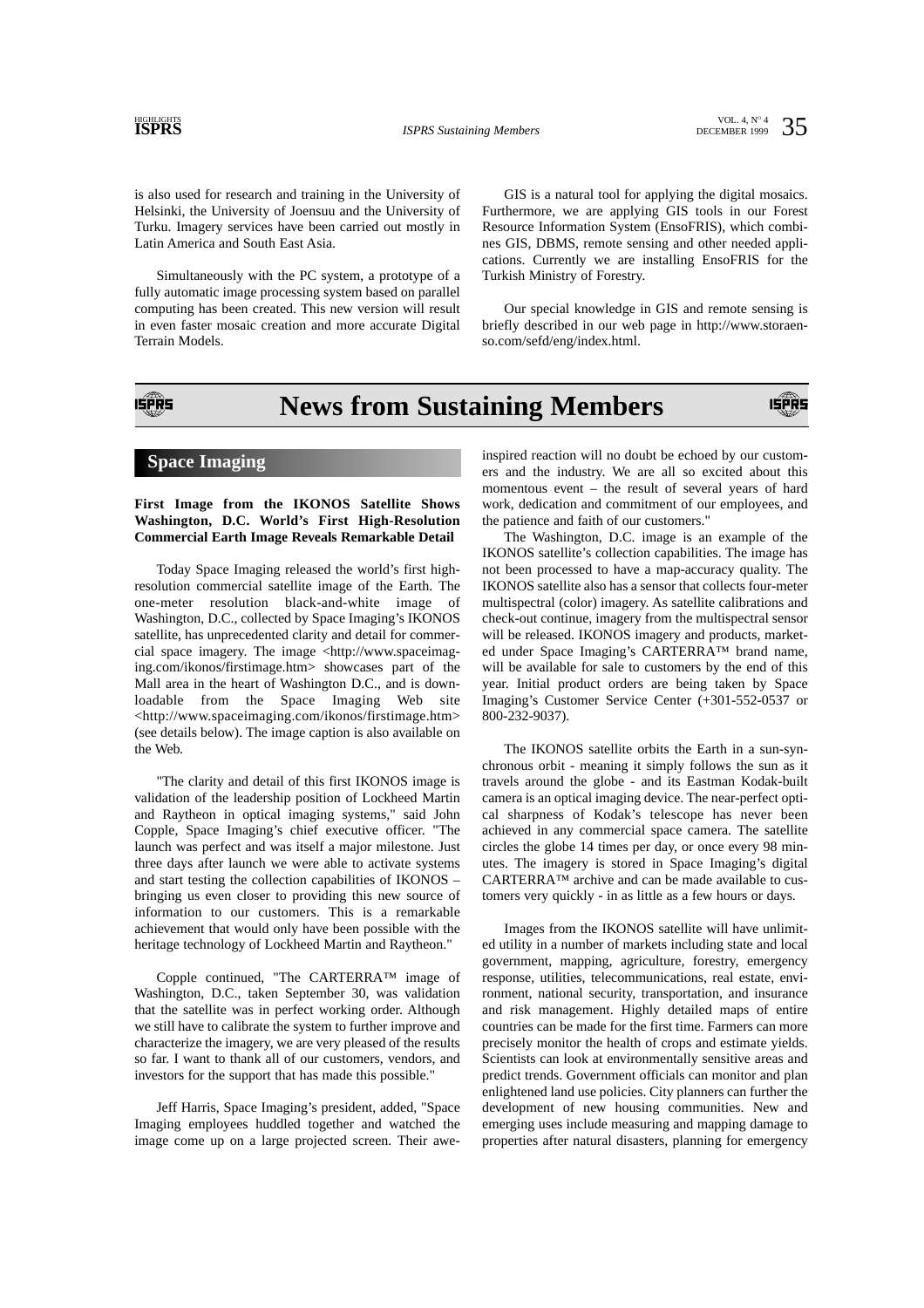response, mapping transportation networks, developing invehicle navigation systems, and planning and developing real estate.

"The potential uses for IKONOS imagery are vast and we have just begun to scratch the surface," said Copple. "The value of this new source of information will create a demand like we've never seen before for imagery of the Earth."

The name IKONOS is derived from the Greek word for "image." The name is pronounced "Eye-KOH-nos."

Space Imaging is a leading supplier of space imagery, aerial photography, mapping services, and derivative geographic information products and services. In addition to selling imagery from its IKONOS satellite, Space Imaging collects and distributes Earth imagery from the Indian Remote Sensing satellites, the U.S. Landsat, Canada's RADARSAT, the European Space Agency's ERS satellites and the Japanese JERS imaging system. The company also collects aerial images using its Digital Airborne Imaging System, DAIS 1™.

Investors in Space Imaging's IKONOS system include Lockheed Martin Corp., Raytheon Company, Mitsubishi Corporation, Singapore's Van Der Horst Ltd., Korea's Hyundai Space & Aircraft, Europe's Remote Sensing Affiliates, Swedish Space Corporation and Thailand's Loxley Public Company Ltd.

(Press release 12-10-99)

## **Z/I Imaging**

### **DMC: Designed with the End-use in Mind**

Z/I Imaging has chosen the 47th German Photogrammetric Week (20-24 Sep) to present its expected answer to the digital sensor system which LH Systems announced earlier this year (see GIM International's May issue). The design concept of Z/I's Digital Modular Camera system is currently aimed at applications additional to Zeiss's existing photographic mapping and reconnaissance systems and fits in its entire product line. Z/I's statement regarding the date of introduction was: 'We will not necessarily be the first,



*Figure 1, Arrangement of a 7-head camera in a standard gyrostabilised RMK mount: 3 parallel oriented heads are for recording multi-spectral colour composite images; four converging heads acquire data for a single mosaiced panchromatic image*

but we are not interested in being second. Of course Amsterdam is a keyword in this respect'.

Showing up in Amsterdam with something real is a tough goal, but Rudi Spiller and his DMC project leader Dr Alex Hinz and product manager Helmut Heier are confident of hitting the target in time. First of all the approval of the Z/I Imaging joint venture by the US Department of Justice on the 23rd of August has rocketed the spirit in Oberkochen. Other contributions to this confidence have to be named as well. The company did an extensive and expensive marketing study, which revealed a wider range of applications in their existing market. The relationship with Intergraph is instrumental as a lot of software development is required for the DMC system. Last, and most instrumental according to Rudi Spiller, is the young team working on the DMC project in Oberkochen. Z/I recently hired a few bright young scientists to bring in the latest knowledge acquired during PhD research, to speed up the development of the DMC.

### **Modular Array Concept**

Regarding the outcome of the market research, a customer-oriented system had to be designed. Rudi Spiller likes to use the term 'applicationised' in this respect. Modularity is the key to enabling customisation without (partial) redesigning. The modular approach, which is reflected in the registered trademark 'Digital Modular Camera'. The recording sys-tem is basically mod-ular in that it comprises a variable number of synchronously operating array cameras which can be built together in different ways to fit Zeiss's standard gyro-stabilised camera mount. In order to enable a sufficiently high ground resolution, the minimum number of camera heads will be two. Up to seven camera heads can be built together depending on the application; see Figure 1. In that specific configuration three parallel cameras in a row generate multi-spectral three-band imagery for the acquisition of colour composites. Four panchromatic images from converging cameras, two at each side of the multi-spectral cameras, are mo-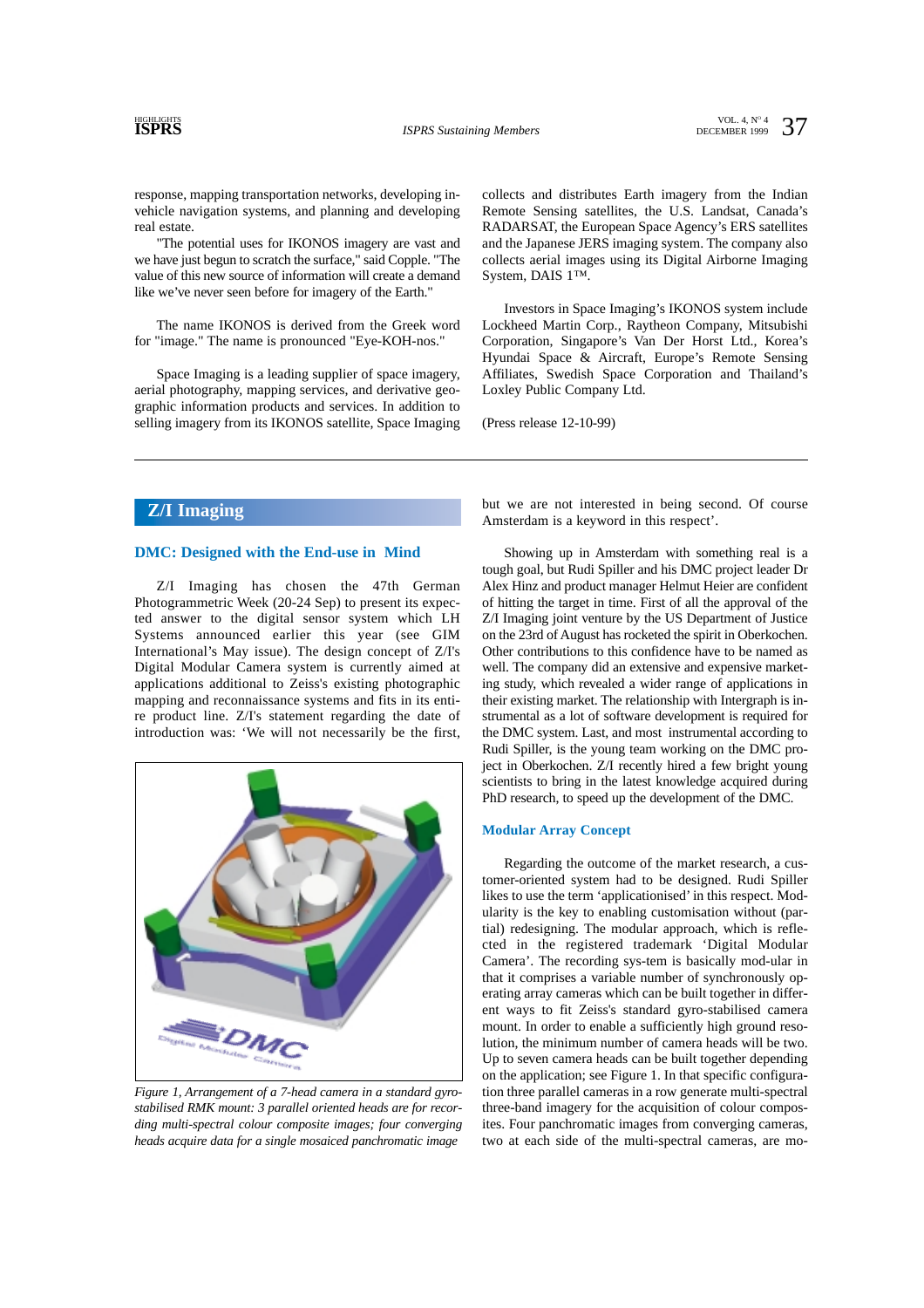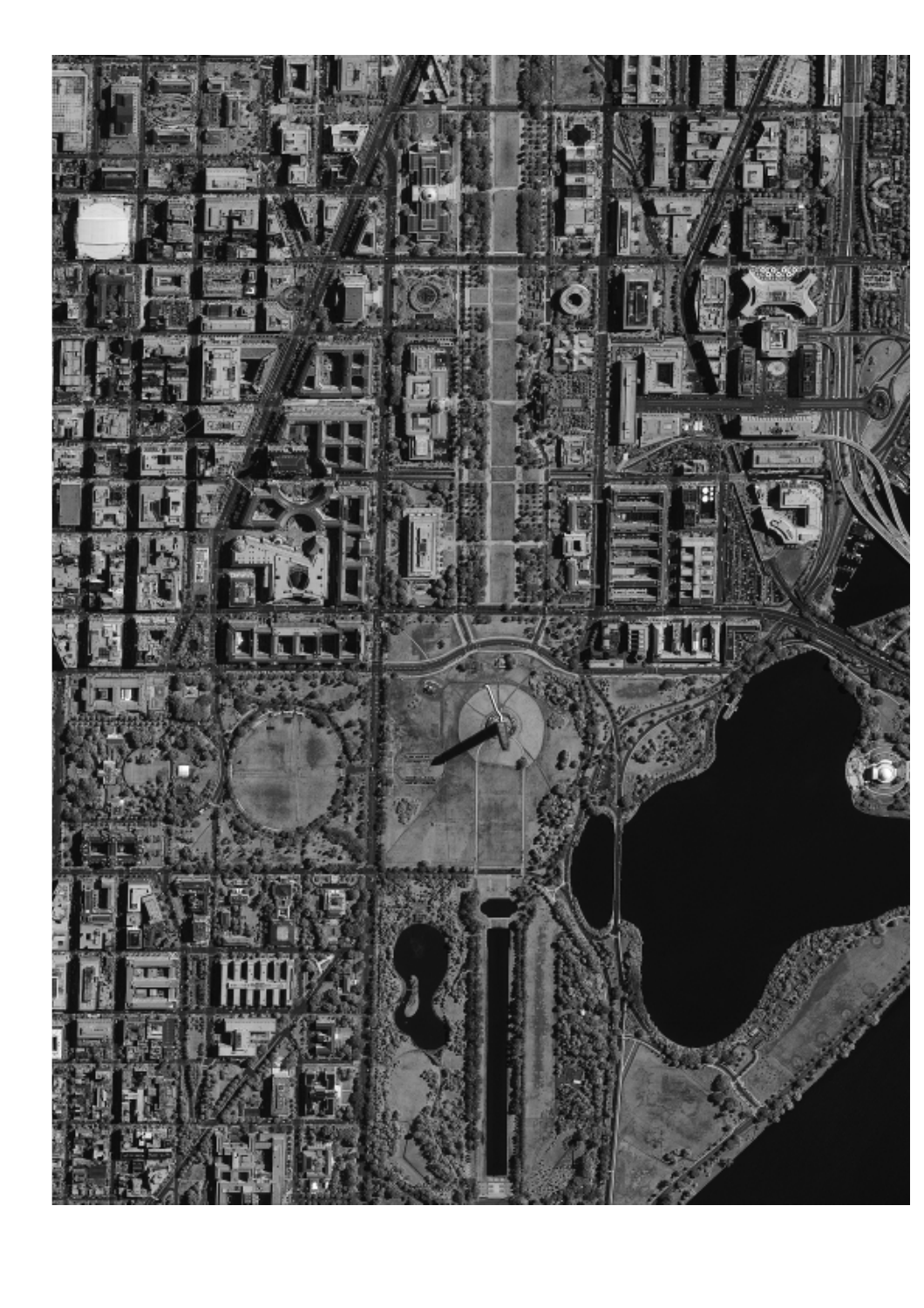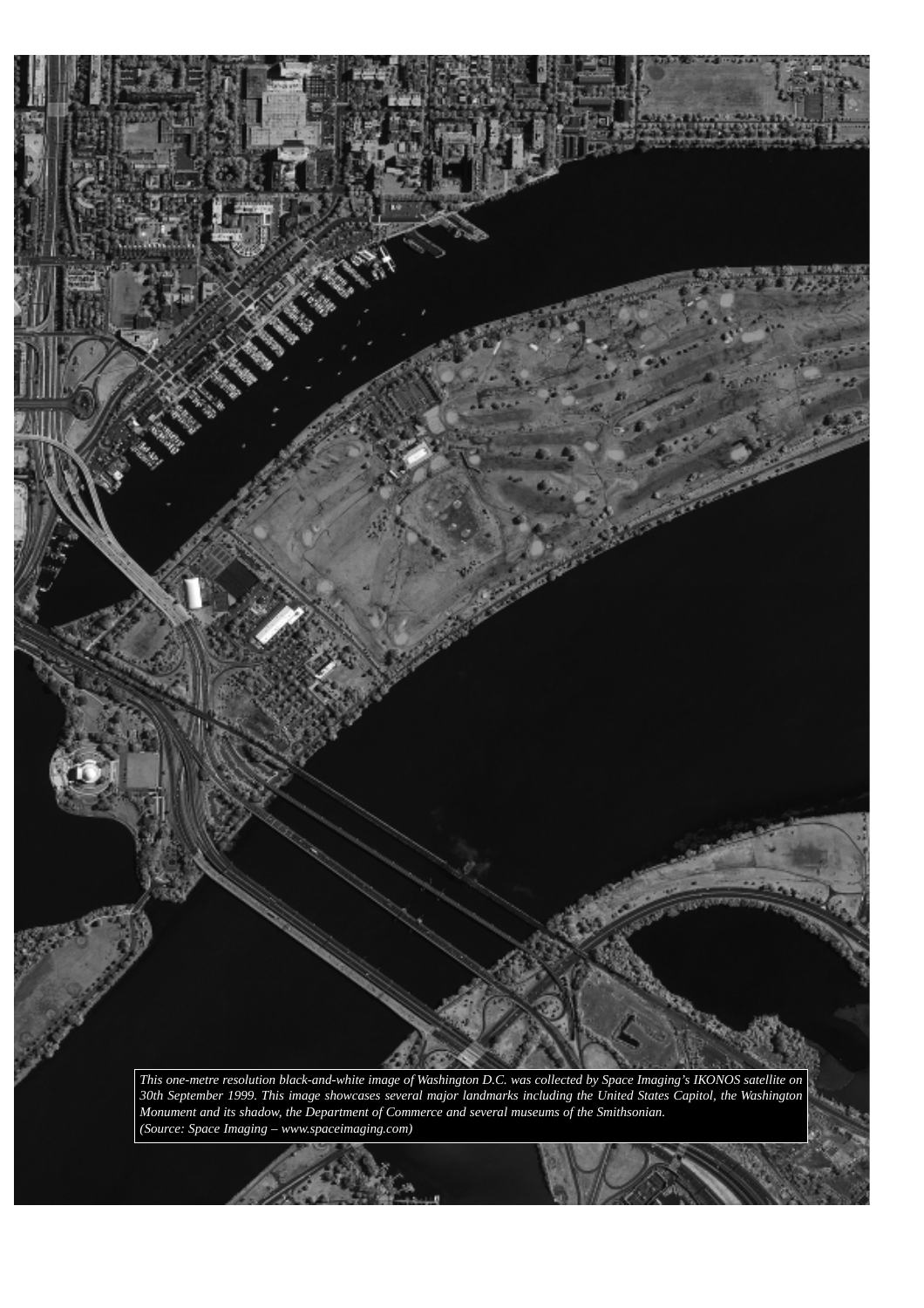

*Figure 2, Ground coverage of a single panchromatic image (blue rectangle) originating from four synchronously operating digital camera heads. The yellow cross indicates overlapping areas between the four images*

saiced digitally to form a single image; see Figure 2. The colour composite image and the composed panchromatic image have the same ground coverage. Though the actual size of the array has not yet been revealed, the cross track resolution for a single camera head will be somewhere between 4,000 and 8,000 pixels. The number of camera heads can be changed and their resolution can be upgraded rapidly with higher resolution arrays, as this is part of the DMC's modular concept.

#### **Basic Design Criteria**

Z/I decided to design an integrated system in which the camera is only one component within this entire system. Moreover, that system had to be consistent with current work flows in mapping and reconnaissance, which are based on using a photographic camera in combination with a scanner. This condition implied that the next process after digital image recording (the image processing) is the current matrix-oriented one. As the DMC system has to be used for both mapping and reconnaissance (about 50/50), both vertical and side-looking views are required and forward motion of the image needs to be compensated. An airborne line-scanning system not only requires incorporation of an INS, it also needs real-time kinematic GPS positioning to improve the geometric accuracy, otherwise it cannot compete with high-resolution satellite imagery. Currently, in most areas, a permanently installed real-time GPS reference system is still lacking. Hence, the final decision was for a frame sensor.

### **Complementary and Integrated Systems**

Currently, the advantage of using a digital camera is only in a small part of the applications, as it cannot replace the photographic camera. Thus it is better to develop a special camera for those applications which need the timeliness offered by a digital system and where the lower resolution is not a problem; for instance in recording linear objects like roads, power lines and coastlines. When introducing a digital recording system, Z/I is eager to prevent this system becoming a competitor with the current analogue system, which is one of the com-pany's cash cows. So the new, fully digital DMC system is designed as an add-on and is meant to be used in an integrated way with current analogue-digital systems. By consequence the DMC data processing needs to be integrated as far as possible too. The envisaged mosaiced panchromatic imagery will be recorded with two (or four) synchronously operating digital camera heads. In order to use the current Phodis and Image Station software, the panchromatic imagery must be pre-processed in such a way that it is equivalent with scanned photographic imagery. This process condition implies that the two (or four) projection centres of the mosaiced images must be replaced by one virtual projection centre. Hence, pre-processing is needed to integrate digital imaging data into current digital image-processing work flows.